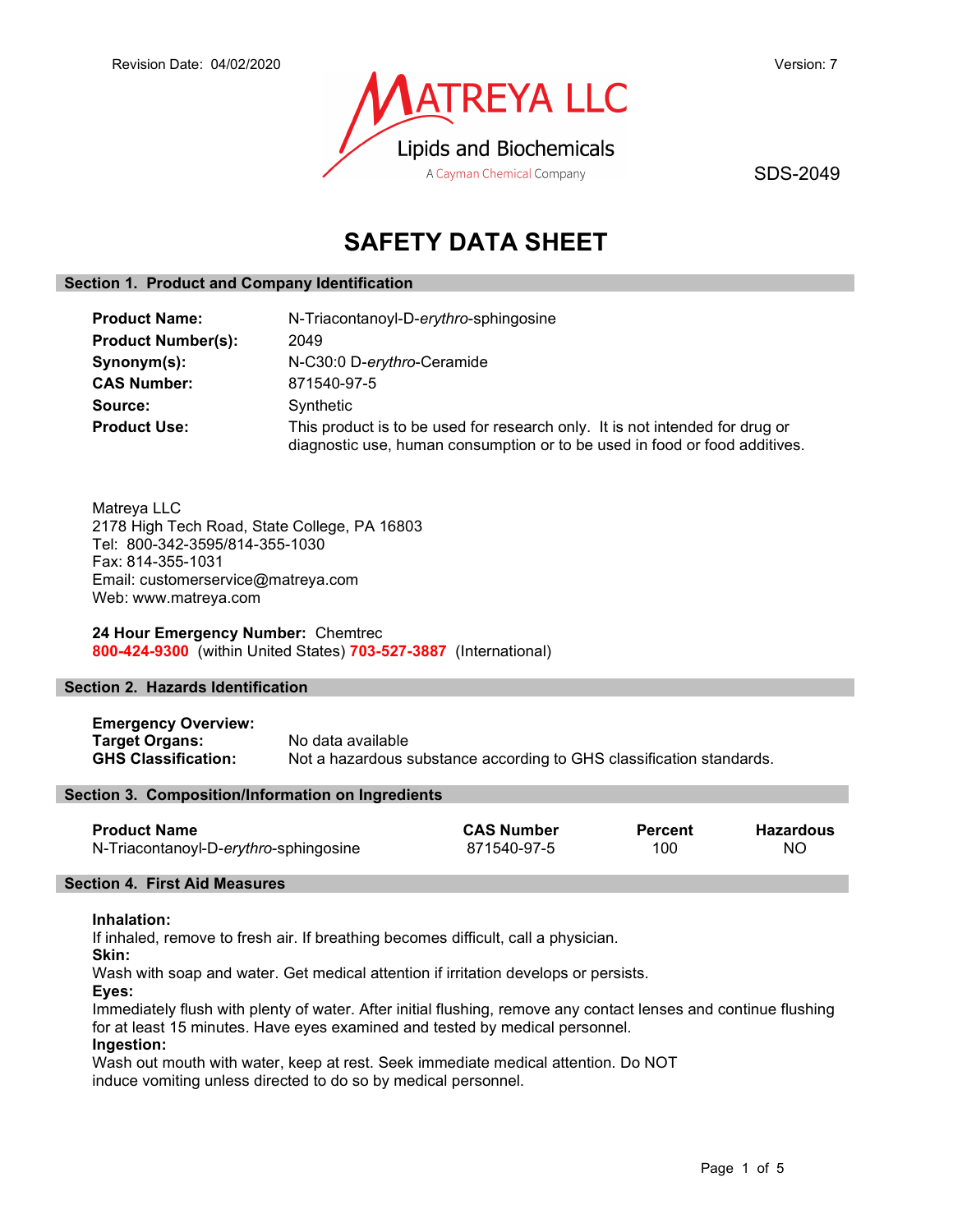## Section 5. Fire Fighting Measures

### Suitable extinguishing media:

Use dry chemical, alcohol-resistant appropriate foam, carbon dioxide, or water spray.

Specific hazards arising from the chemical:

No data available

Special protective actions for fire fighters:

No data available

### Special protective equipment for fire fighters:

Wear breathing apparatus and use water spray to keep fire-exposed containers cool.

## Section 6. Accidental Release Measures

### Personal precautions:

Wear appropriate personal protective equipment. After contact with skin, wash immediately with plenty of water.

## Environmental precautions:

Do not let product enter drains.

## Methods and Materials for containment and cleaning up:

Sweep up and keep in suitable, closed container for disposal.

## Section 7. Handling and Storage

### Precautions for safe handling:

Avoid contact with eyes, skin or clothing. Do not ingest. Use only with adequate ventilation. Keep sealed when not in use. Wear appropriate personal protective equipment.

### Conditions for safe storage, including incompatibilities:

Recommended storage temperature: -20°C. Keep container tightly closed in a dry and well-ventilated place.

### Section 8. Exposure Controls/Personal Protection

This product contains no substances with occupational exposure limit values.

### Engineering Controls:

No specific ventilation required.

## Personal Protective Equipment:

### Respiratory protection:

Respiratory protection is not required. Where protection from nuisance levels of dusts are desired, use type N95 (US) or type P1 (EN 143) dust masks. Use respirators and components tested and approved under appropriate government standards such as NIOSH (US) or CEN (EU).

### Hand protection:

For prolonged or repeated contact use protective gloves. Recommended: Nitrile rubber Eye protection:

Safety eyewear should be worn at all times to avoid exposure to liquid splashes, mists, or dusts. Recommended: Safety glasses with side shields or goggles.

## Skin protection:

Protective clothing should be selected specifically for the working place, depending on concentration and quantity of the hazardous substances handled. Recommended: Lab coat

## Section 9. Physical and Chemical Properties

| Appearance:                              | Solid             |
|------------------------------------------|-------------------|
| Odor:                                    | No data available |
| Odor threshold:                          | No data available |
| :bH                                      | No data available |
| <b>Melting/Freezing point:</b>           | No data available |
| Initial boiling point and boiling range: | No data available |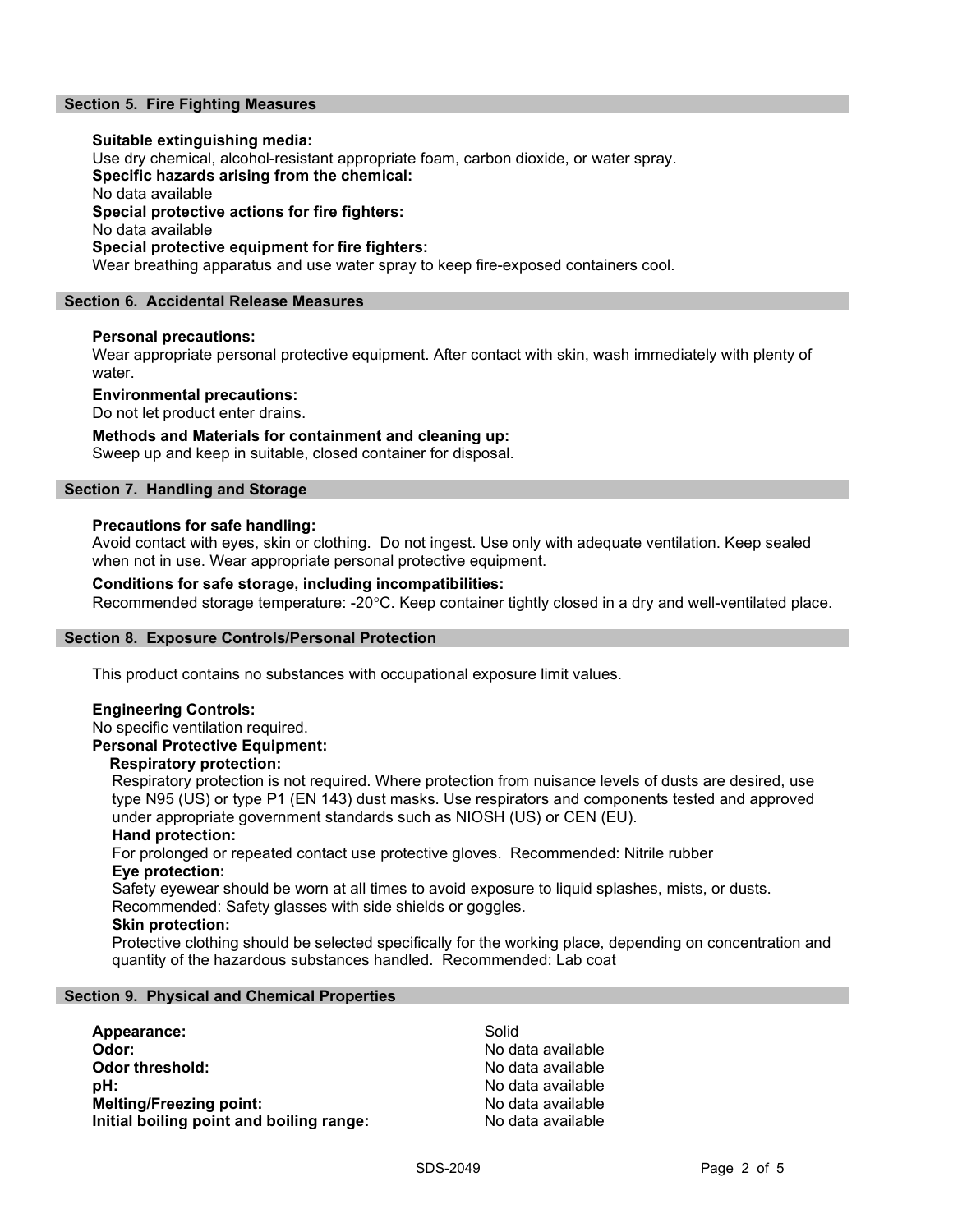- Flash point:<br>
Evaporation rate:<br>
Evaporation rate: No data available Evaporation rate: No data available Flammability (solid, gas): Upper/Lower flammability or explosive limit: No data available Vapor pressure: No data available **Vapor density:** No data available in the set of the set of the No data available Relative density: No data available Solubility (ies): Chloroform, ethanol, chloroform/methanol, 2:1 Partition coefficient (n-octanol/water): No data available Auto-ignition temperature:  $\begin{array}{ccc} \text{Auto-ignition temperature:} & \text{No data available} \end{array}$ Decomposition temperature: **Viscosity:** No data available in the set of the set of the set of the set of the set of the set of the set of the set of the set of the set of the set of the set of the set of the set of the set of the set of the set of t Molecular formula: C48H95NO3 Molecular weight: 734
	-

## Section 10. Stability and Reactivity

### Reactivity:

Stable under recommended storage conditions.

## Chemical stability:

Stable under recommended storage conditions.

Possibility of hazardous reaction: No data available

Conditions to avoid: No data available

Incompatible materials: No data available

Hazardous decomposition products: No data available

## Section 11. Toxicological Information

### Acute toxicity:

No data available

Skin corrosion / irritation: No data available

## Serious eye damage / irritation: No data available Respiratory or skin sensitization:

No data available

## Germ cell mutagenicity:

No data available

## Carcinogenicity:

No component of this product present at levels greater than or equal to 0.1% is identified as a carcinogen or potential carcinogen by IARC, ACGIH, NTP or OSHA.

### Reproductive toxicity: No data available

### Specific target organ toxicity - single exposure: No data available

### Specific target organ toxicity - repeated exposure: No data available

### Aspiration hazard: No data available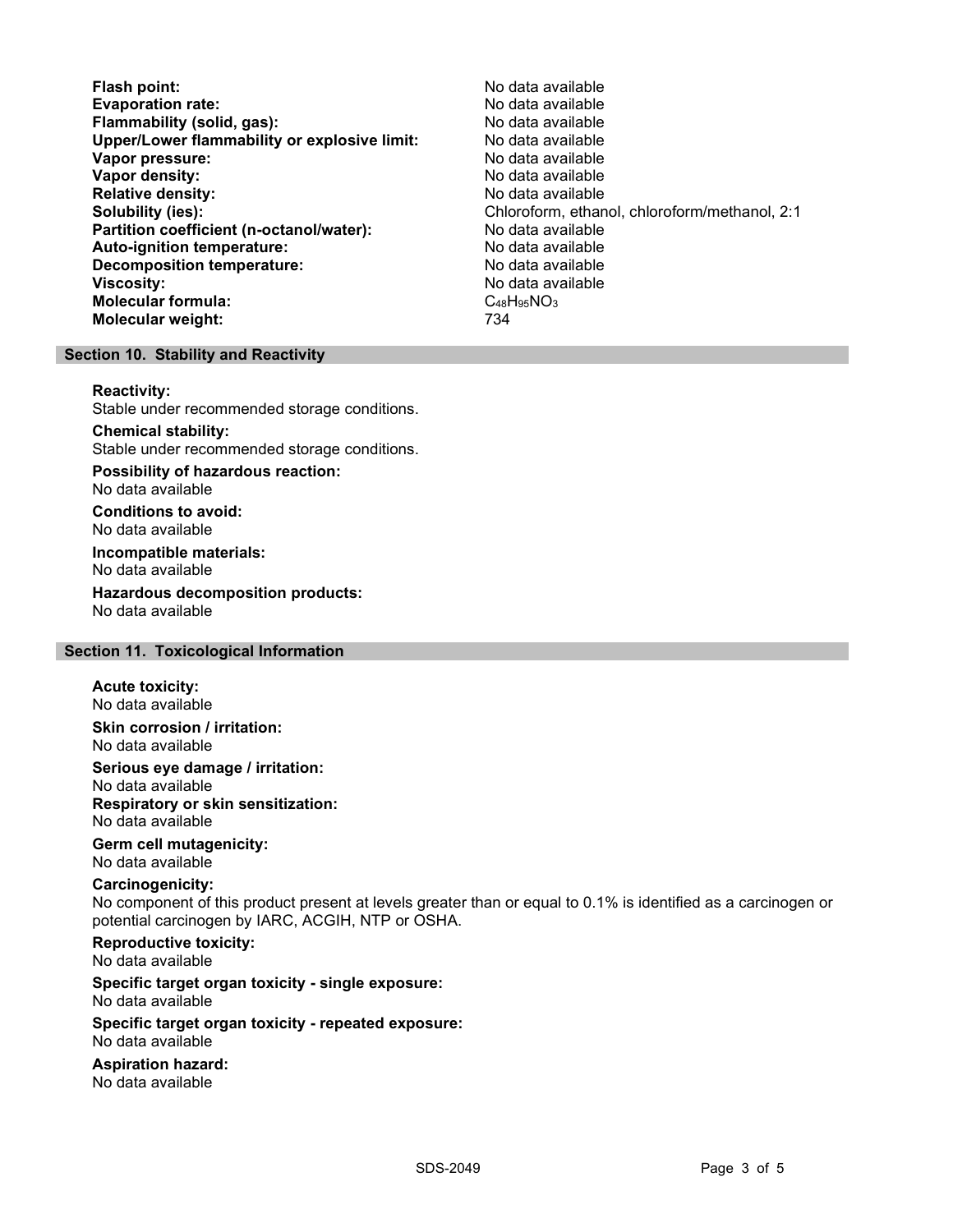### Section 12. Ecological Information

Toxicity: No ecological data available for this product. Persistence and degradability: No data available Bioaccumulative potential: No data available Bioaccumulation: No data available Mobility in soil: No data available Other adverse effects:

No data available

### Section 13. Disposal Consideration

### Disposal methods:

Observe all federal, state and local environmental regulations.

### Section 14. Transportation Information

| DOT (US)<br><b>UN Number:</b>                       | Not dangerous goods |
|-----------------------------------------------------|---------------------|
| <b>Land Transport ADR/RID</b><br><b>UN Number:</b>  | Not dangerous goods |
| <b>Maritime Transport IMDG</b><br><b>UN Number:</b> | Not dangerous goods |
| <b>Air Transport ICAO/IATA</b><br><b>UN Number:</b> | Not dangerous goods |

### Section 15. Regulatory Information

 Product Name CAS Number N-Triacontanoyl-D-erythro-sphingosine 871540-97-5

### SARA 302 Components:

No chemicals in this material are subject to the reporting requirements of SARA Title III, Section 302.

### SARA 313 Components:

This material does not contain any chemical components with known CAS numbers that exceed the threshold (De Minimis) reporting levels established by SARA Title III, Section 313.

### SARA 311/312 Hazards:

No 311/312 SARA Hazards

### California Prop. 65 Components:

This product does not contain any chemicals known to State of California to cause cancer, birth, or any other reproductive defects.

### DSL/NDSL status:

This product contains the following components that are not on the Canadian DSL nor NDSL lists.

| Component                             | <b>CAS Number</b> |
|---------------------------------------|-------------------|
| N-Triacontanoyl-D-erythro-sphingosine | 871540-97-5       |